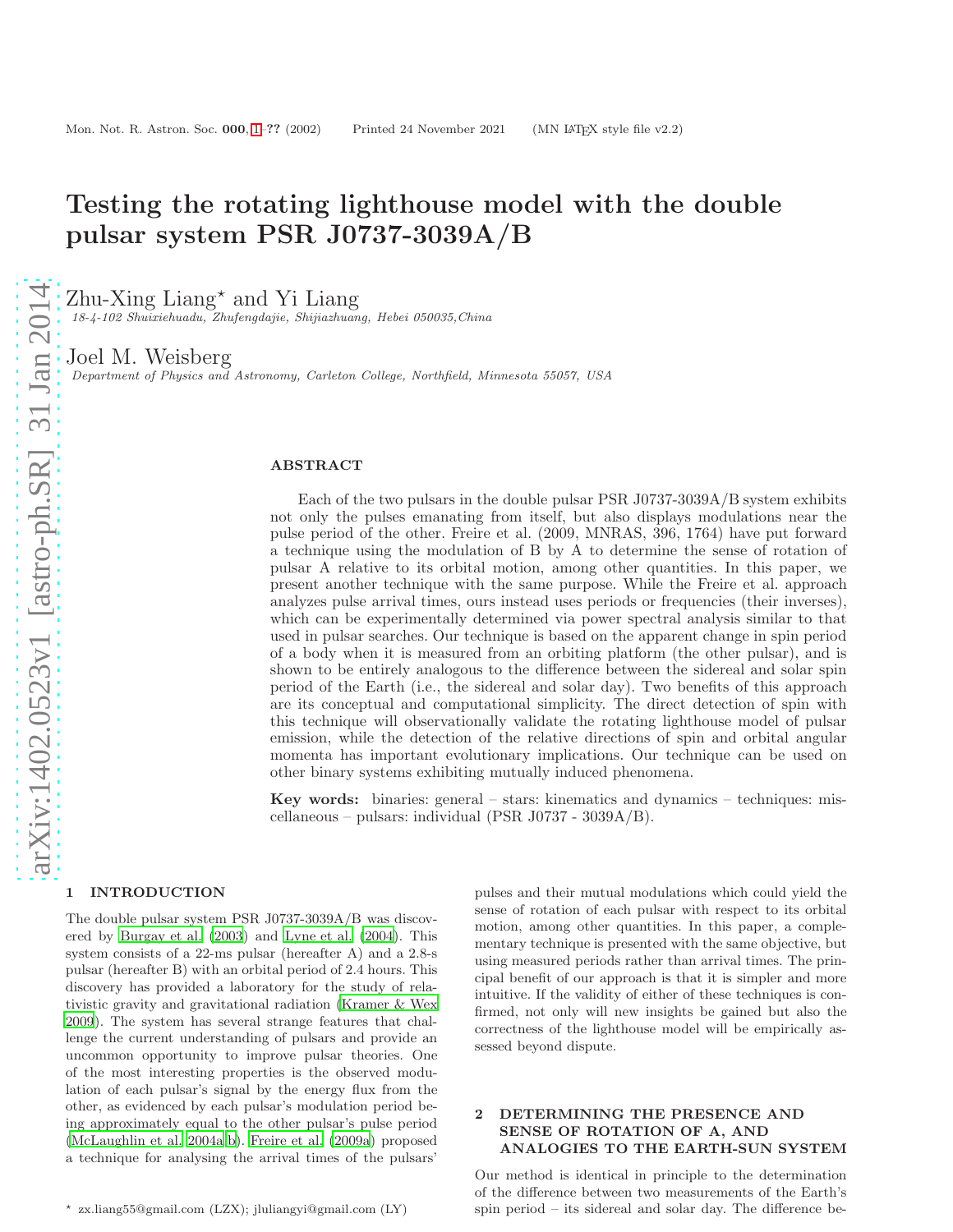# 2 Z.-X. Liang, Y. Liang, & J. M. Weisberg

Table 1. Earth-Sun and double pulsar analogies. All quantities are defined as magnitudes.

<span id="page-1-1"></span>

| Rotating object:                                                                                                                                | Earth $(\oplus)$                                                                                                                                                                                           | Pulsar A                                                                                                        |
|-------------------------------------------------------------------------------------------------------------------------------------------------|------------------------------------------------------------------------------------------------------------------------------------------------------------------------------------------------------------|-----------------------------------------------------------------------------------------------------------------|
| Orbital period, Mean orbital frequency                                                                                                          | $P_{\rm orb}(\equiv \text{year})$ , $f_{\rm orb}$                                                                                                                                                          | $P_{\rm orb}, f_{\rm orb}$                                                                                      |
| Instantaneous orbital frequency                                                                                                                 | $f_{\rm orb}(t)$                                                                                                                                                                                           | $f_{\rm orb}(t)$                                                                                                |
| Rotating object's sidereal spin period, frequency                                                                                               | $P_{\oplus 0} (\equiv \text{ sidereal day}), f_{\oplus 0}$                                                                                                                                                 | $P_{\text{A},0}, f_{\text{A},0}$                                                                                |
| Rotating object's spin period, frequency (measured at other body)<br>$\equiv$ Modulation period, frequency at other body due to rotating object | $P_{\bigoplus \text{ at } \bigodot} (\equiv \text{solar day}), f_{\bigoplus \text{ at } \bigodot}$<br>$\equiv P_{\text{m at } \odot \text{ due to } \oplus},$<br>$f_{\text{m at } } \odot$ due to $\oplus$ | $P_{A \text{ at } B}, f_{A \text{ at } B}$<br>$\equiv P_{\text{m at B due to A}},$<br>$f_{\rm m}$ at B due to A |

tween the two periods is caused by the kinematic effect of Earth's rotation and revolution. Because the earth rotates and revolves in the same ("prograde") sense, the solar day is about 4 min longer than the sidereal day. If the earth rotated in the opposite ("retrograde") sense relative to its orbit, the solar day would be about 4 min shorter than the sidereal day. A similar relationship should be seen in the PSR J0737-3039A/B binary system if the lighthouse model is correct, where the apparent period of one pulsar's pulses measured at the other pulsar – the other pulsar's "modulation period" – will be longer or shorter than the first pulsar's sidereal period if the first is a "lighthouse" rotating in the same or opposite direction as it is orbiting.

Although our technique can in principle be used to determine whether or not both A and B are spinning and the sense of such rotation with respect to their orbital motion, we focus only on determination of the spin of A in this and next sections, in order to avoid confusion. Then Earth's sidereal day,  $P_{\bigoplus,0}$ , is analogous to A's sidereal rotation period,  $P_{A,0}$ . Similarly, Earth's solar day,  $P_{\bigoplus}$  at  $\odot$ , is analogous to the modulation period in B's, signal,  $P_{\text{m at B due to A}}$ . Table 1 further illustrates the analogies between the Earth-Sun system and the double pulsar system, in terms of the various periods and their corresponding frequencies  $f = 1/P$ . In what follows, we will generally use spin and orbital frequencies instead of periods, because the frequency calculations are simpler.

To further understand the relationships among the rotation, revolution and modulation signals, consider the following suppositional extreme case. Assume that the spin periods of A and B are both equal to the orbital period and that both stars rotate in the same sense as their orbital motion. Then their emission signals will not modulate each other because each star can receive only steady energy fluxes from the other star. In any other case, it is clear that modulation of one pulsar's signal by the other is possible, and that the period of modulation will be affected not only by the rotation period of the pulsar causing the modulation but also its orbital period and rotation sense.

From the analysis above, we have shown that as long as we can measure the modulation frequency of B's signal, we can determine the presence and sense of rotation of A.

## 3 FREQUENCY DETERMINATIONS

When a radiotelescope points to the system PSR J0737- 3039A/B, up to four periodicities may be received simultaneously; namely A's and B's direct and modulated signals.



<span id="page-1-0"></span>Figure 1. Orbits of PSRs A and B about the binary barycentre. The direct signal path discussed in the text is emitted from pulsar A antiparallel to the line of sight vector; while the "two-legged" signal path also starts at A but then travels to B before travelling antiparallel to the line of sight vector.

They will be intermingled at the radiotelescope since they are spatially indistinguishable at the solar system. In this section, we focus on the signals originating at A. (See Sec. [4](#page-6-6) for a discussion of signals originating at B.)

#### 3.1 Signal paths originating at A

Signals are observed from from pulsar A via two different paths: (1) the "direct beam" travelling directly from A to the solar system; and (2) the "two-legged" beam emitted by A that first impinges on B, thereby modulating B's beam every time that A shines on B; with the modulated signal then travelling from B to the solar system. Consequently, the modulated signal encodes information concerning both B's and A's pulses.

Details of the orbital geometry are shown in Fig. [1.](#page-1-0) Note that it is the first leg of the two-legged path which provides the capability to distinguish the direction of A's spin, if any; because it enables us to measure A's pulse period with respect to a another vantage point (namely pulsar B's), in addition to our own.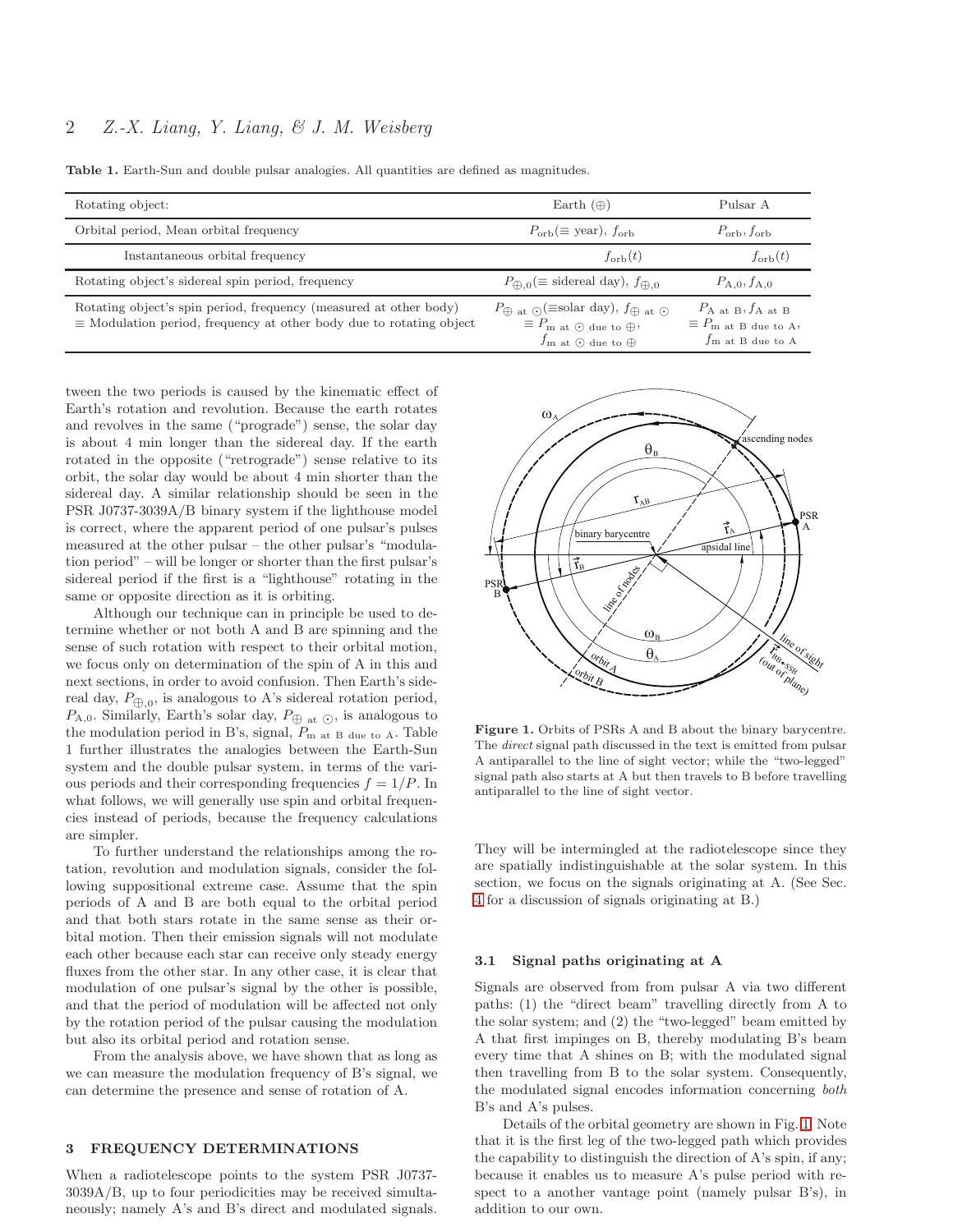## 3.2 Frequency calculations

It will be adequate for our purposes to ignore kinematic modifications to source frequencies beyond order  $v/c$ , leaving only the first-order Doppler shift. The Doppler shift modifies  $f_{X,0}$ , the emitted frequency of source 'X', leading to a received frequency  $f_{X,\text{rcv}}$  according to the following prescription:

<span id="page-2-0"></span>
$$
f_{\mathbf{X},\text{rev}} = \left[1 + \frac{\vec{\mathbf{v}}_{\mathbf{X}} \cdot \hat{\mathbf{r}}_{\mathbf{X} \leftarrow \text{rev}}}{c}\right]^{-1} \times f_{\mathbf{X},0} ,\qquad (1)
$$

where the dot-product projects the velocity of source 'X' with respect to receiver 'rcv',  $\vec{v}_X$ , onto the receiver-tosource-'X' line-of-sight unit vector  $\hat{\mathbf{r}}_{X \leftarrow rcv}$ , thereby yielding the "radial" (with respect to the receiver) velocity component. In what follows, source 'X' may be PSR A or PSR B, and 'rcv' may be located at the solar system barycentre, ssb; or even at PSR B (see below). In each such case, the subscripts will be replaced by appropriate symbols to denote the particular choices.

We define the "Doppler factor"  $\mathbf{D}[X, \text{rcv}]$  solely for compactness of notation:

<span id="page-2-1"></span>
$$
\mathbf{D}[\mathbf{X}, \text{rcv}] \equiv \left[1 + \frac{\vec{\mathbf{v}}_{\mathbf{X}} \cdot \hat{\mathbf{r}}_{\mathbf{X} \leftarrow \text{rcv}}}{c}\right]^{-1},\tag{2}
$$

such that Eq. [1](#page-2-0) becomes

$$
f_{\mathbf{X},\text{rcv}} = \mathbf{D}[\mathbf{X},\text{rcv}] \times f_{\mathbf{X},0}.\tag{3}
$$

(The two arguments of  **denote the source and the receiver,** respectively.)

#### <span id="page-2-4"></span>3.2.1 Radial velocity calculations

There are well-developed techniques for determining the radial velocity of an orbiting body X (the dot-product appearing in Eqs. [1](#page-2-0) and [2\)](#page-2-1) in terms of its orbital elements. Following [Freire et al. \(2001](#page-6-7), [2009b](#page-6-8)), the radial (with respect to the receiver) velocity of object X, at any point in its orbit, is given by

$$
\vec{\mathbf{v}}_{\mathbf{X}} \cdot \hat{\mathbf{r}}_{\mathbf{X} \leftarrow \text{rcv}} = \frac{2\pi}{P_{\text{orb}}} \frac{a_{\mathbf{X}} \sin i}{\sqrt{1 - e^2}} [\cos(\omega_{\mathbf{X}} + \theta(t)) + e \cos \omega_{\mathbf{X}}], \tag{4}
$$

where  $a<sub>X</sub>$  is the semimajor axis of the orbit of 'X', inclination  $i$  is the angle between a vector normal to the orbital plane and  $\hat{\mathbf{r}}_{\text{X}\leftarrow \text{obs}}, e$  is the orbital eccentricity,  $\omega_X$  is the argument of periastron of X's orbit, and true anomaly  $\theta(t)$  is the polar angle of  $'X'$  at emission time t, measured around the principal focus of its orbit, starting at periastron. Finally, in order relate all of these quantities explicitly to time, one must determine the value of  $\theta(t)$  at a given emission time via the iterative "Kepler's Equation" technique, as given in celestial mechanics texts [e.g., [Roy \(2005\)](#page-6-9)]. Note also that  $\omega_X$  is also a (slowly and essentially linearly-varying) function of t, due to a general relativistic phenomenon that is easily accounted for. Finally, for the special case of the relative orbit of PSR A about PSR B, Eq. [2](#page-2-1) becomes

$$
\mathbf{D}[\mathbf{A}, \mathbf{B}] = \left[1 + \frac{\vec{\mathbf{v}}_{\text{rel},\mathbf{A}} \cdot \hat{\mathbf{r}}_{\mathbf{A}\leftarrow\mathbf{B}}}{c}\right]^{-1} = \left[1 + \frac{\dot{r}_{\text{rel},\mathbf{A}}}{c}\right]^{-1}
$$

$$
= \left[1 + \frac{2\pi}{P_{\text{orb}}} \frac{a_{\text{rel}} e}{c\sqrt{1 - e^2}} \sin \theta(t)\right]^{-1}, \tag{5}
$$

where  $\vec{v}_{rel,A}$  and  $\dot{r}_{rel,A}$  are, for the relative orbit of PSR A about PSR B, the vector velocity and its radial (with respect to B) part, respectively.

## 3.2.2 Apparent frequencies at the solar system barycentre

In this section, we discuss the transformations necessary to find apparent frequencies of A's two beams at a given time at the solar system barycentre<sup>[1](#page-2-2)</sup>, in terms of emission times<sup>[2](#page-2-3)</sup>, Doppler factors, intrinsic orbital and spin frequencies. Table 2 displays detailed expressions associated with these items.

The first (direct) beam from A: The intrinsic frequency of this beam,  $f_{A,0}$ , will be Doppler-shifted upon receipt at the solar system barycentre due to A's orbital velocity at the time of emission, yielding  $f_{1,\text{ssb}} = f_{A,\text{ssb}} = D[A,\text{ssb}] \times f_{A,0}$ .

The second ("two-legged") pulsed signal from A: This signal travels along two segments in sequence: first from A to B and then from B to the solar system barycentre. Some investigators (e.g., [Freire et al. \(2009a](#page-6-5)) ) suggest that this "signal" may consist of relativistic charged particles rather than photons, but either will behave similarly in our frequency-based analysis. (While the arrival-time model of [Freire et al. \(2009a](#page-6-5)) allows for a possible longitude offset between A's radio and electromagnetic beams, this constant phase offset drops out of our frequency-based analysis.)

The first leg's pulsed signal will be received and reemitted by B as a "modulation" with an apparent frequency in B's frame of  $f_{\text{m at B due to A}}$ . This frequency is modified from its intrinsic value  $f_{A,0}$ , primarily by A's orbital motion about B in a fashion analogous to the modification of Earth's intrinsic spin frequency to its solar one, as described in Section 2. This requires that

$$
f_{\text{m at B due to A}} = \text{(6)}
$$
\n
$$
\mathbf{D}[\text{A}, \text{B}] \times \begin{cases} (f_{\text{A},0} - f_{\text{orb}}(t)) & \text{prograde spin,} \\ (f_{\text{A},0} + f_{\text{orb}}(t)) & \text{retrograde spin,} \\ f_{\text{A},0} & \text{pulsation (no spin);} \end{cases}
$$

as summarized in Table 2.

It is easy to show that this kinematic consequence of the lighthouse model leads to exactly one fewer (prograde case) or one extra (retrograde case) pulse from PSR A per orbital period, compared with the no-spin number. The former case is closely analogous to the (prograde) Earth - Sun system, where there is one fewer solar day than sidereal days per Earth year.

Eq. 6 would have a particularly simple form if the orbit were circular, both because  $f_{\text{orb}}$  could be treated as a constant and because the Doppler shift function  $\mathbf{D}[\mathbf{A}, \mathbf{B}] \equiv 1$  in this case. The difference between the exact, elliptical orbit expression given in Eq. 6 and this fictitious, circular-orbit

<span id="page-2-2"></span><sup>1</sup> It is standard procedure for pulsar observers to remove the effects of the Earth's position and motion from pulsar periods, frequencies, and arrival times by reducing them to their equivalent values at the solar system barycentre.

<span id="page-2-3"></span><sup>2</sup> A desired emission time can be determined as a function of ssb time, by calculating the propagation time between the two locations. See §[3.4](#page-4-0) for details.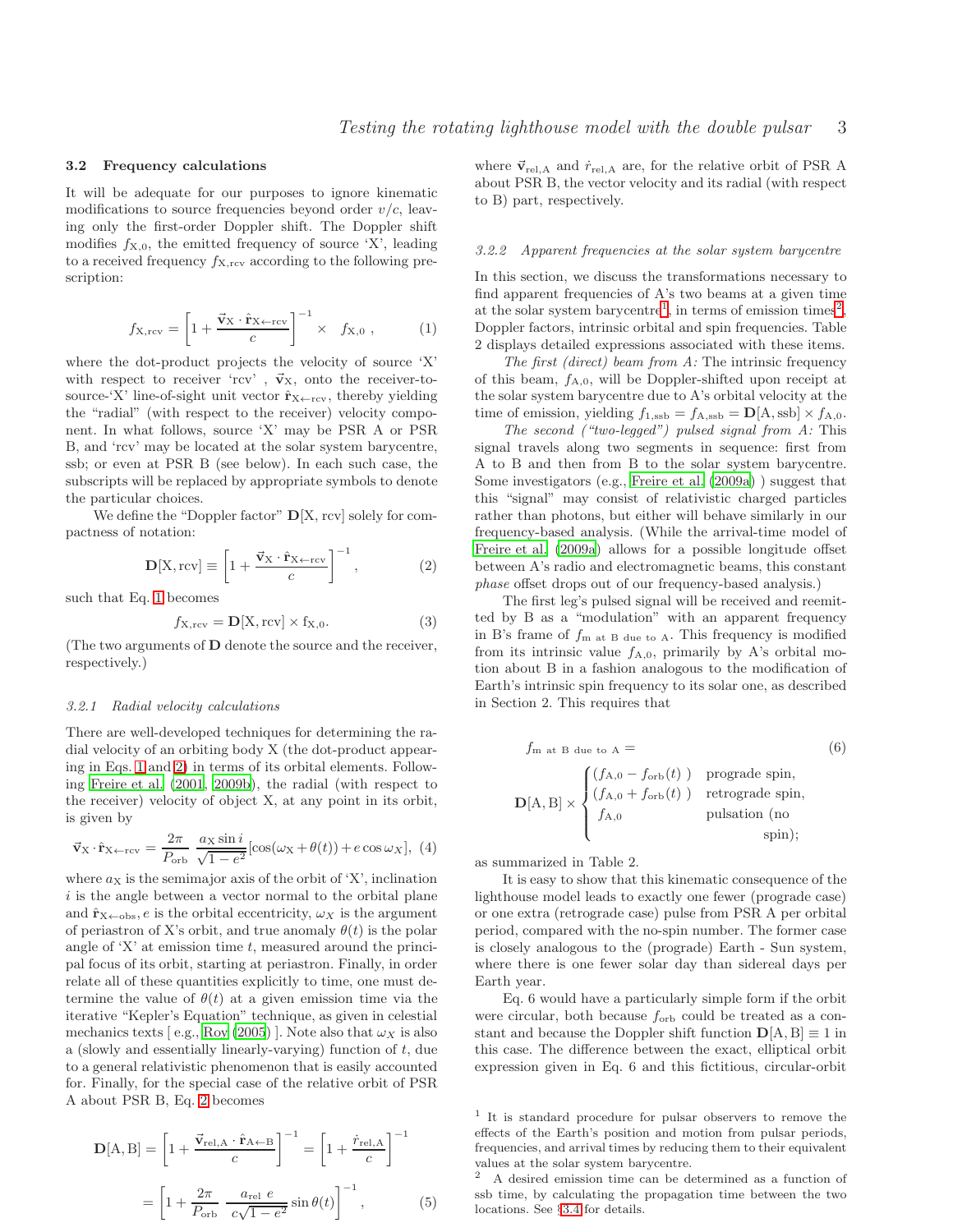**Table 2.** Magnitudes of frequencies  $f(= 1/P)$  on two signal paths for A's emission.

| Signal path 1: Direct beam from A to solar system barycentre (ssb) |                                                                                                                    |                                                                                                                      |                                                             |  |
|--------------------------------------------------------------------|--------------------------------------------------------------------------------------------------------------------|----------------------------------------------------------------------------------------------------------------------|-------------------------------------------------------------|--|
| Intrinsic spin frequency of A:                                     | $f_{A,0}$                                                                                                          |                                                                                                                      |                                                             |  |
| Apparent spin frequency of A at ssb.                               |                                                                                                                    |                                                                                                                      |                                                             |  |
| $f_{1,\text{ssb}} = f_{A,\text{ssb}}$ :                            |                                                                                                                    | $D[A, ssb] \times f_{A,0}$                                                                                           |                                                             |  |
|                                                                    | Signal path 2: Two-legged beam from A to B to solar system barycentre                                              |                                                                                                                      |                                                             |  |
|                                                                    | lighthouse model                                                                                                   |                                                                                                                      | other model                                                 |  |
| A's rotation sense relative to orbit:                              | prograde                                                                                                           | retrograde                                                                                                           | none                                                        |  |
| Intrinsic modulation frequency of B,                               |                                                                                                                    |                                                                                                                      |                                                             |  |
| $f_{\rm m}$ at B due to A:                                         | ${\bf D}[A, B] \times (f_{A,0} - f_{\rm orb}(t))^a$                                                                | ${\bf D}[A, B] \times (f_{A,0} + f_{orb}(t))^a$                                                                      | $\mathbf{D}[\mathrm{A},\mathrm{B}]\times f_{\mathrm{A},0}$  |  |
| Apparent modulation frequency of                                   |                                                                                                                    |                                                                                                                      |                                                             |  |
| B at ssb, $f_{2,\text{ssb}} = f_{\text{m,ssb}}$ :                  | $\mathbf{D}[\text{B},\text{ssb}] \times \mathbf{D}[\text{A},\text{B}] \times (f_{\text{A},0} - f_{\text{orb}}(t))$ | $\mathbf{D}[\text{B}, \text{ssb}] \times \mathbf{D}[\text{A}, \text{B}] \times (f_{\text{A},0} + f_{\text{orb}}(t))$ | $\mathbf{D}[B, ssb] \times \mathbf{D}[A, B] \times f_{A,0}$ |  |

 $a$  The instantaneous orbital frequency  $f_{\text{orb}}(t)$  varies around the elliptical orbit:  $f_{\text{orb}}(t) = \frac{1}{2\pi} \frac{d\theta(t)}{dt}$ . For a circular orbit,  $f_{\text{orb}}(t) \rightarrow f_{\text{orb}} = 1/P_{\text{orb}}$ .

expression is intimately related to the difference between the apparent and mean spin frequencies of the Earth with respect to the Sun which leads to a time-varying difference between apparent and mean solar time, dubbed the "Equation of Time" [\(Seidelmann 1992](#page-6-10)).

The pulse train on the second portion of this trajectory, leaving B with a frequency  $f_{\text{m at B due to A}}$  of Eq. 6, will be Doppler shifted upon its reception at the solar system barycentre due B's orbital motion, leading to modulation frequency

$$
f_{2,\text{ssb}} = f_{\text{m,ssb}} = D[B, \text{ssb}] \times f_{\text{m at B due to A}}
$$
\n(6a)  
\n
$$
= D[B, \text{ssb}] \times D[A, B] \times \begin{cases} (f_{\text{A},0} - f_{\text{orb}}(t)) & \text{prograde spin,} \\ (f_{\text{A},0} + f_{\text{orb}}(t)) & \text{retrograde spin,} \\ f_{\text{A},0} & \text{pulsation (no)} \end{cases}
$$

# $\overline{\mathcal{L}}$  $f_{A,0}$  pulsation (no spin). (6b)

# 3.3 Spin-A-Induced Offsets in B's modulated signal

The essence of our test for the rotation of A is contained in Eqs. 6, since the sense or even the existence of A's spin will select one of the three versions of Eqs. 6b for the value of B's drifting- subpulse-like modulation frequency. Hence the modulation has only three allowed values at a given orbital phase. Fig. [2](#page-3-0) illustrates the direct-path and the three possible two-legged-path pulse train frequencies of the beams from A at the solar system barycentre as a function of time, with the offset of the two extreme values from the central, no-spin, curve for the two-legged beam exaggerated by a factor of forty.

Indeed, B's pulses are clearly modulated by A's emission [\(McLaughlin et al. 2004a](#page-6-3)). Therefore, as long as the data are sufficiently ample, the modulation frequency  $f_{\text{m,ssb}}$  should be obtainable with enough precision to distinguish among the three possibilities.

As can be ascertained from Eqs. 6b, the mean frequency



<span id="page-3-2"></span><span id="page-3-0"></span>Figure 2. Apparent frequencies of direct and two-legged pulses originating from A, at the solar system barycentre, as a function of time for MJD 54155. The frequency of the direct path (A  $\rightarrow$ ssb),  $f_{1,\text{ssb}}$ , is the isolated curve, while the three possible values of the modulation pulse train frequency,  $f_{\text{m,}ssb} = f_{2,ssb}$ , of the "two-legged" path  $(A \rightarrow B \rightarrow ssb)$  are depicted (with a  $40 \times exag$ geration of their offsets from the middle, no-spin curve) as three closely-spaced curves. Vertical lines delimit the parts of the orbit where B is visible (labelled "Bright phase") or invisible (labelled "Dark phase"). Since the two-legged path is actually detected as a modulation of B's signal, the two-legged path could never be observed during B's "dark phases," so the two-legged curves are shown as fainter lines at these phases. B's modulation was actually only detected in a small region of the first bright phase, although we believe it would be worthwhile to use our techniques to search for modulations throughout both bright phases. A similar,but mirror- image, set of curves centered near 0.36 Hz would be created if a similar pair of beams originates at PSR B (see §[4\)](#page-6-6).

offset<sup>[3](#page-3-1)</sup> at the ssb between each of the three possible twolegged paths, is

$$
|\Delta f_{2,\mathrm{ssb}}| = |\Delta f_{\mathrm{m},\mathrm{ssb}}| = \mathbf{D}[\mathrm{B},\mathrm{ssb}] \times f_{\mathrm{orb}},\tag{7}
$$

<span id="page-3-1"></span><sup>3</sup> The instantaneous value, also derivable from Eqs. 6b, varies about the mean owing to the ellipticity of the orbit, as discussed above.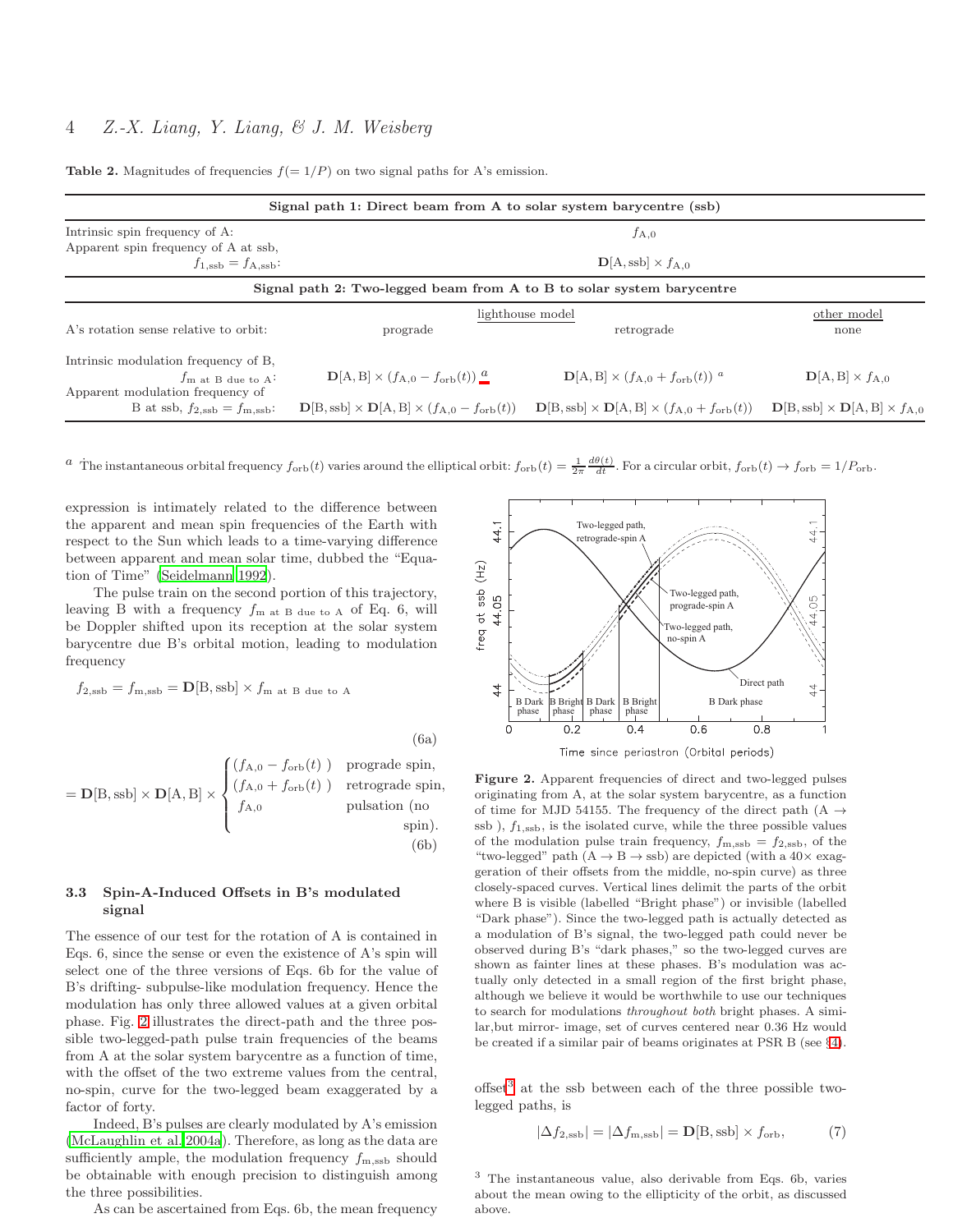while the mean *fractional* offset  $\delta$  is<sup>3</sup>:

$$
\delta = \frac{|\Delta f_{2,\text{ssb}}|}{f_{2,\text{ssb},\text{no-spin}}} = \frac{|\Delta f_{\text{m},\text{ssb}}|}{f_{\text{m},\text{ssb},\text{no-spin}}} = \frac{\mathbf{D}[\text{B},\text{ssb}] \times f_{\text{orb}}}{\mathbf{D}[\text{B},\text{ssb}] \times f_{\text{A},\text{0}}}
$$
\n
$$
= \frac{f_{\text{orb}}}{f_{\text{A},0}}.
$$
\n(8)

The value of  $\delta$  is only 0.00026% [using  $f_{\rm orb}$  =  $1/(8834.535 \text{ s})$  and  $f_{0,A} = 44.0540694 \text{ Hz}$  [\(Kramer et al.](#page-6-11) [2006](#page-6-11))]. While the three possible values of  $f_{\rm m,ssb}$  are thus quite similar, we note that they are precisely calculable via Eqs. (6b), as illustrated in Fig. [2.](#page-3-0) The next section details an algorithm for determining the presence and sense of rotation of A from a real data set, by finding which of the three modulation frequencies best matches the data.

### <span id="page-4-0"></span>3.4 The algorithm

The results of the above sections derive and illustrate the three possible values of the ssb modulation frequency at any given orbital phase. However, these frequencies vary around the orbit due to Doppler shifts and orbital ellipticity, thereby rendering frequency searches difficult without special techniques. We discuss such techniques below.

Consider the observed, sampled (though incompletely)  $k^{\text{th}}$  intensity  $I[k]$ , measured at solar system barycentric time  $t[k]$ :

$$
t[k] = t_0 + \frac{k}{f_s},\tag{9}
$$

where  $t_0$  is the ssb time of sample zero and  $f_s$  is the sampling frequency.

Full power spectral analyses could be employed on chunks of this time series whose durations are short enough to avoid significant spectral smearing due to Doppler shifts and orbital ellipticity. The highest-amplitude channel of the power spectrum near the expected modulation frequency could then be defined as the best estimate of the modulation frequency for a given chunk; and its value could then be compared with each of the three values of  $f<sub>m</sub>$  predicted for that chunk by Eqs. [6b,](#page-3-2) thereby determining the presence and sense of rotation of A. However, since the three expected values are so similar, it would be difficult to distinguish among them in a relatively short and noisy chunk.

Therefore, it would be helpful to eliminate the Doppler and elliptical-orbit smearing of the modulation frequency around the orbit and beyond, in order to employ much longer data sets. Here we illustrate an algorithm to resample the full extant data set in order to "freeze" the desired modulation at a constant frequency, whose value can be determined via Fourier analysis of all the data at once. This procedure will result in much greater spectral resolution and signal-to-noise. The process is similar to procedures used in frequency-based searches of time series data for unknown binary pulsars, wherein the Doppler shifts due to putative orbital motion are eliminated via resampling of the data (e.g., [Allen et al. \(2013](#page-6-12))). However, while unknown binary searches require resampling the data with multiple trial sets of parameters spanning an enormous search space, our procedure requires only one parameter set for each of the three possible rotational states, all of which are well-determined. In order to resample the data, we first calculate times  $t_B[k]$ and  $t_A[k]$ , the times at B and A corresponding to ssb time

 $t[k]$  for the two-legged path from A to B to the ssb that is responsible for the drifting-subpulse-like modulation. Then we derive an expression for the phase of the modulation at B, taking elliptical orbital motion into account. Finally, we show how to determine the presence and nature of A's spin by searching for periodicities in this modulation phase space.

## 3.4.1 Freezing the frequency of B's pulses

First, we calculate  $t_{\text{B}}[k]$ , the time of the  $k^{th}$  sample measured at B, by correcting for B's propagation contributions along the second leg, the path from B to the ssb:

$$
t_B[k] = t[k] - \frac{L}{c} - \frac{z_B}{c} = t_0 + \frac{k}{f_s} - \frac{L}{c} - \frac{z_B}{c};
$$
 (10)

with  $L$  the distance between the ssb and binary barycentre  $bb<sup>4</sup>$  $bb<sup>4</sup>$  $bb<sup>4</sup>$ ; and  $z_B$ , the projection of the position of B with respect to the bb,  $\vec{r}_B$ , onto the line of sight  $\hat{r}_{bb\leftarrow ssb}$ :

$$
z_{\rm B} \equiv \hat{\mathbf{r}}_{\rm bb\leftarrow ssb} \cdot \vec{\mathbf{r}}_{\rm B} = \frac{a_{\rm B} \sin i (1 - e^2) \sin(\omega_{\rm B} + \theta)}{c (1 + e \cos \theta)}.
$$
 (11)

[See Sec. [3.2.1](#page-2-4) for additional definitions, and [Roy \(2005\)](#page-6-9) for a derivation.]

Eq. 10 can be used to transform  $I[k]$ , the intensity data sampled at the ssb, into a resampled space where the previously time-variable Doppler shift D[B, ssb] caused by B's orbital motion is removed. In this new space, the pulses from B will yield a *fixed* power spectral peak at  $f_{B,0}$ . Indeed, it is by this very technique that survey data are resampled in an effort to search for a binary pulsar of given orbital properties [e.g., [Allen et al. \(2013\)](#page-6-12)] (in this case, properties matching  $B's$ ).

## 3.4.2 Freezing the frequency of the modulation

In order to freeze frequency of the the *modulation* occuring when A's pulses interact with B, we must also calculate  $t_A[k]$ , the time of the  $k^{th}$  sample measured at A, by correcting additionally for propagation time  $|d_{AB}|/c$  along the path from A to B:

<span id="page-4-2"></span>
$$
t_A[k] = t_B[k] - \frac{|d_{AB}|}{c} = t_0 + \frac{k}{f_s} - \frac{L}{c} - \frac{z_B}{c} - \frac{|d_{AB}|}{c}, \quad (12)
$$

with [see also [Freire et al. \(2009a](#page-6-5))]:

$$
\frac{|d_{AB}|}{c} \approx \frac{|r_{AB}|}{c} + \frac{dr_{AB}}{dt} \Delta t_{AB} = \frac{|r_{AB}|}{c} (1 + \frac{dr_{AB}}{dt}), \quad (13)
$$

where  $|r_{AB}|$  is the *instantaneous* separation between the two pulsars.

Eq. [12](#page-4-2) implicitly eliminates the Doppler factors  $D[B, ssb]$  and  $D[A, B]$  in Eq. 6b caused by both pulsars' radial motions along the two-legged path.

Now let us more carefully specify the ("unprime") sidereal reference frame centred on A as one whose x-axis points from A to B's position at periastron, and whose y-axis points in the direction of B's motion at periastron. A is pulsing, or

<span id="page-4-1"></span><sup>&</sup>lt;sup>4</sup> The unknown distance  $L$  can be absorbed into  $t_0$  by an appropriate redefinition, with no loss of generality.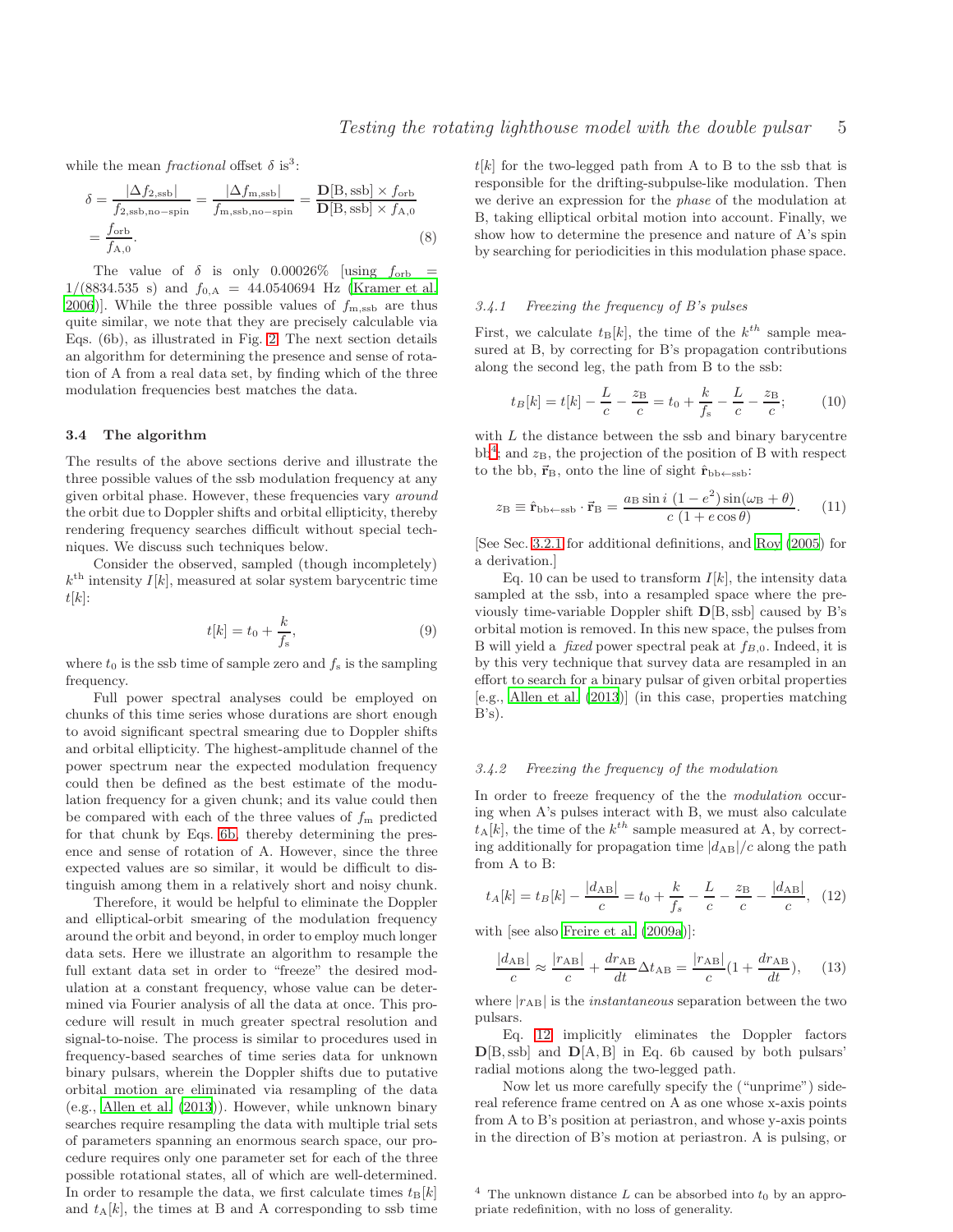else spinning in a prograde or retrograde manner with respect to B's revolution, all at a rate whose magnitude is  $f_{A,0}$ <sup>[5](#page-5-0)</sup> (*cf.* Table [1\)](#page-1-1), measured in this unprime frame.

Therefore, the rotational or pulsational phase of A in the unprime, sidereal frame centred on A would be essentially<sup>5</sup> strictly proportional to  $t_A$ :

$$
\Phi_{A,0}[k] = \begin{cases}\n+2\pi f_{A,0} t_A[k] & \text{prograde spin.} \\
-2\pi f_{A,0} t_A[k] & \text{retrograde spin.} \\
2\pi f_{A,0} t_A[k] & \text{pulsation (no spin).}\n\end{cases}
$$
\n(14)

While  $f_{A,0}$  is the sidereal frequency of A's pulsations or rotations, it is not necessarily the frequency of A's signal's interception and modulation of B (i.e., it is not necessarily equal to the modulation frequency). Specifically, if A emits a rotating lighthouse beam, a correction must be made due to B's orbital motion. (Conversely, if A is instead pulsating, no such correction is necessary because the pulsation is presumed to be emitted simultaneously in all directions.

In order to correct for orbital motion in the case of a rotating lighthouse beam, consider a second ("prime") twodimensional coordinate system lying in the orbital plane and centred on A, whose axes  $\{x',y'\}$ , rotate (nonuniformly, due to the elliptical orbit) such that its x'-axis points from A toward B's location at time  $t_B[k]$ . The phase angle between the two coordinate systems (e.g., between the x- and x'-axes) is just the true anomaly  $\theta(t_{\text{B}}[k]$  (*cf.* Sec. [3.2.1\)](#page-2-4).

The drifting-subpulse-like modulations, which are created whenever A's emission intercepts B, occur at intervals separated by exactly one rotation or pulsation of A in the prime frame. Therefore, we can write an expression for the corresponding "modulation phase"  $\Phi_{m \text{ at } B}$  due to  $A[k]$ , which is just the rotational or pulsational phase of A in the prime frame:

$$
\Phi_{\text{m at B due to A}}[k] =
$$
\n
$$
\begin{cases}\n+2\pi f_{\text{A},0} t_{\text{A}}[k] - \theta(t_B[k]) & \text{prograde spin,} \\
-2\pi f_{\text{A},0} t_{\text{A}}[k] - \theta(t_B[k]) & \text{retrograde spin,} \\
+2\pi f_{\text{A},0} t_{\text{A}}[k] & \text{pulsation (no spin).} \n\end{cases}
$$
\n(15)

The modulations now occur at phase intervals of  $\Delta\Phi_{\text{m at B due to A}}[k] = 2\pi j$ , with j any positive integer. In this fashion, we have achieved our ultimate goal of "freezing" the modulations at a fixed periodicity in this transformed space, even in the presence of ellipticity-induced, time-variable orbital frequencies.

An observer can distinguish only the magnitude of the modulation phase,  $|\Phi_{m} \rangle$  at B due to A[k], with

<span id="page-5-1"></span>
$$
|\Phi_{\text{m at B due to A}}[k]|_s = 2\pi f_{A,0} t_A[k] - s \theta(t_B[k]),
$$
 (16)

where A's spin state  $s = \{+1, -1, 0\}$  for {prograde spin, retrograde spin, no spin but pulsation}, respectively. (Note that the right side of Eq. 16 will always be positive, as desired, since  $f_{A,0} >> d\theta/dt$ .)

## 3.4.3 Determining A's spin state s from observations

We have expressed the modulation phase magnitude at B, of the  $k^{th}$  sample for each of the three possible spin states in Eq [16.](#page-5-1) We show below that this enables us to measure the modulation *frequency* at B via a periodicity search, thereby determining A's true spin state.

In order to search for modulation periodicities over a range of frequencies, we will now represent the magnitude of A's sidereal rotation period by a generalized variable  $f_{A,\text{trial}}$ , whose value will be allowed to vary slightly about its known value:

$$
f_{\rm A, trial} = z f_{\rm A,0},\tag{17}
$$

where the frequency search factor  $z \approx 1$ . Then for each chosen z and  $s = \{+1, -1, 0\}$ , the modulation phase magnitude at B of the  $k^{th}$  ssb sample is

$$
|\Phi_{\text{m at B due to A}}[k, z]|_s = 2\pi (z f_{A,0}) t_A[k] - s \theta(t_B[k])
$$
 (18)

We can now test for the presence of a modulation periodicity due to one of the three possible spin states, by doing a periodicity search in the vicinity of each such state in modulation-phase space. We associate the relevant modulation phase factor for a given state s, with each ssb-sampled intensity  $I[k]$ , and prepare a Fourier power spectrum of the product. The resulting quantity  $P_n(z f_{A,0})_s$ , the power in the  $n<sup>th</sup>$  harmonic of the modulation corresponding to A's trial spin frequency  $z f_{A,0}$  and spin state s, is given by

$$
P_{\mathbf{n}}(zf_{\mathbf{A},0})_s = \left|\sum_{k} I[k] \exp\left(-i \; n \; |\Phi_{\mathbf{m} \text{ at } \mathbf{B} \text{ due to } \mathbf{A}}[k,z]|_s)\right|^2, \tag{19}
$$

where  $k$  can extend over any subset of the full ssb-sampled dataset.

The true spin state will then be manifested as a sharp peak in one of the three power spectra at the frequency corresponding to  $z \equiv 1$  and its harmonics, while the power spectra generated for the other two putative spin states will exhibit no such peaks at the expected frequency and its harmonics. If necessary, the sought-after signal can be further enhanced by the process of harmonic summing, which is a well-established pulsar search technique.

The theoretical framework applied here can be further verified with a few additional observational procedures. For example, since the modulation of B's pulses can occur only at those orbital phases where B's pulses are present (denoted "bright phases" in Fig. 2), the sought-after modulation periodicity must also be visible only at those phases as well. [Indeed, the modulation phenomenon is only directly visible near the beginning of the first bright phase [\(McLaughlin et al. 2004a](#page-6-3)), although we believe it is worth deploying our technique with multiple trials on data from a wide range of bright phases.] Conversely, while the pulses arriving directly from A are observable at all orbital phases, the above procedures should filter out their presence in the resampled data.This ability to filter for the direct signal is key, especially if a pulsation (no spin) result appears. The success of the filtering out of the direct ray from A can itself be assessed by using our technique only on the (B-) dark phases, where only the direct A ray is emitted.

<span id="page-5-0"></span> $5$  For a sufficiently long time series,  $f_{A,0}$  must be a function of time to account for pulsar A's spindown.